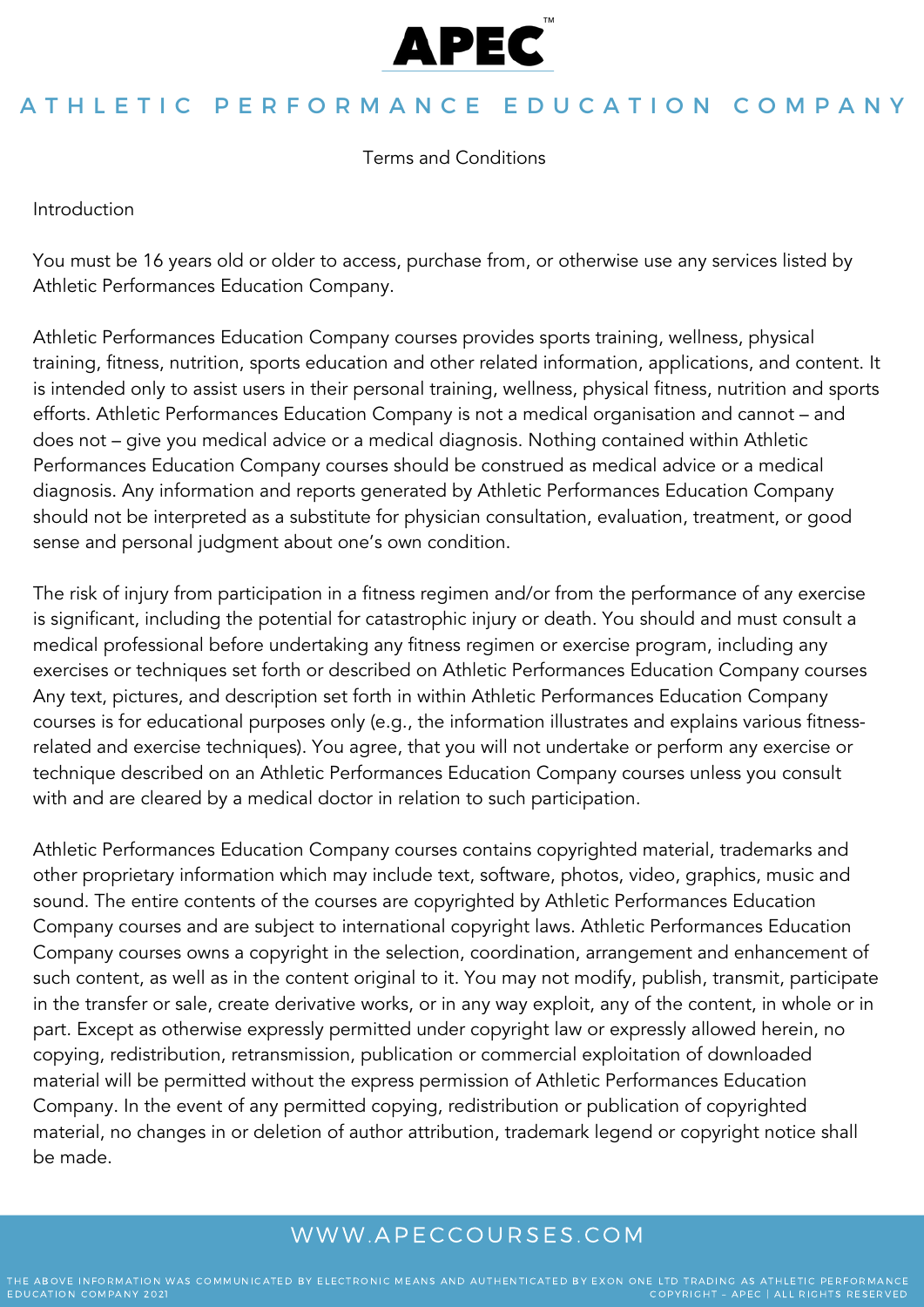

You acknowledge that you do not acquire any such ownership rights by downloading copyrighted material from Athletic Performances Education Company courses or Online Academy without Athletic Performances Education Company prior written permission. You agree not to display or use in any manner any trademarks or content found on the course.

You are aware of the risks associated with exercise and fitness training. You are in good health and have no medical condition that would make it dangerous for you to complete the vigorous physical activities that will be part of the course.

You understand that all instructional material furnished during this program are protected by various international copyrights owned by Athletic Performance Education Company, and that instructional material is furnished to you for your personal use only. You understand that it is illegal to copy, reproduce, or distribute this instructional material, whether in whole or in part, or to prepare derivative works based on the instructional material.

You understand that there may be video footage and/or photos taken during the course which are to be used by Athletic Performance Education Company for promotional reasons only.

You understand that by accepting the terms and conditions laid out by Athletic Performance Education Company you are acknowledging that you have read and understand the aforementioned statements above and allow pictures of the course sessions to be taken throughout the course.

Athletic Performance Education Company takes your privacy issues seriously. Please contact us directly for our Privacy Policy which also governs your use of the Services, including information collection and information uses.

### 1. Payment Terms

In order to secure your course, you must pay Athletic Performance Education Company (APEC) the appropriate costs in full, or subject to agreement, in timely instalments as agreed at the time of booking, with the deposit being paid before the start of the course.

Failure to pay in full, on time will result of removal of your course access and personal tutor. In order to resume course access you will have to make due payments on time. If at any time you are facing difficulty you must inform the accounts department at accounts@apeccourses.com so we can help you. APEC the right to change our prices without notice.

### 2. Responsibility of Learner

If a Distance Learning candidate becomes unresponsive, uncooperative and / or fails to communicate and submit assignments in a timely manner, APEC is not responsible for chasing such candidates. Adult candidates must take responsibility for their own learning. The role of the APEC tutor is to facilitate and support the learning.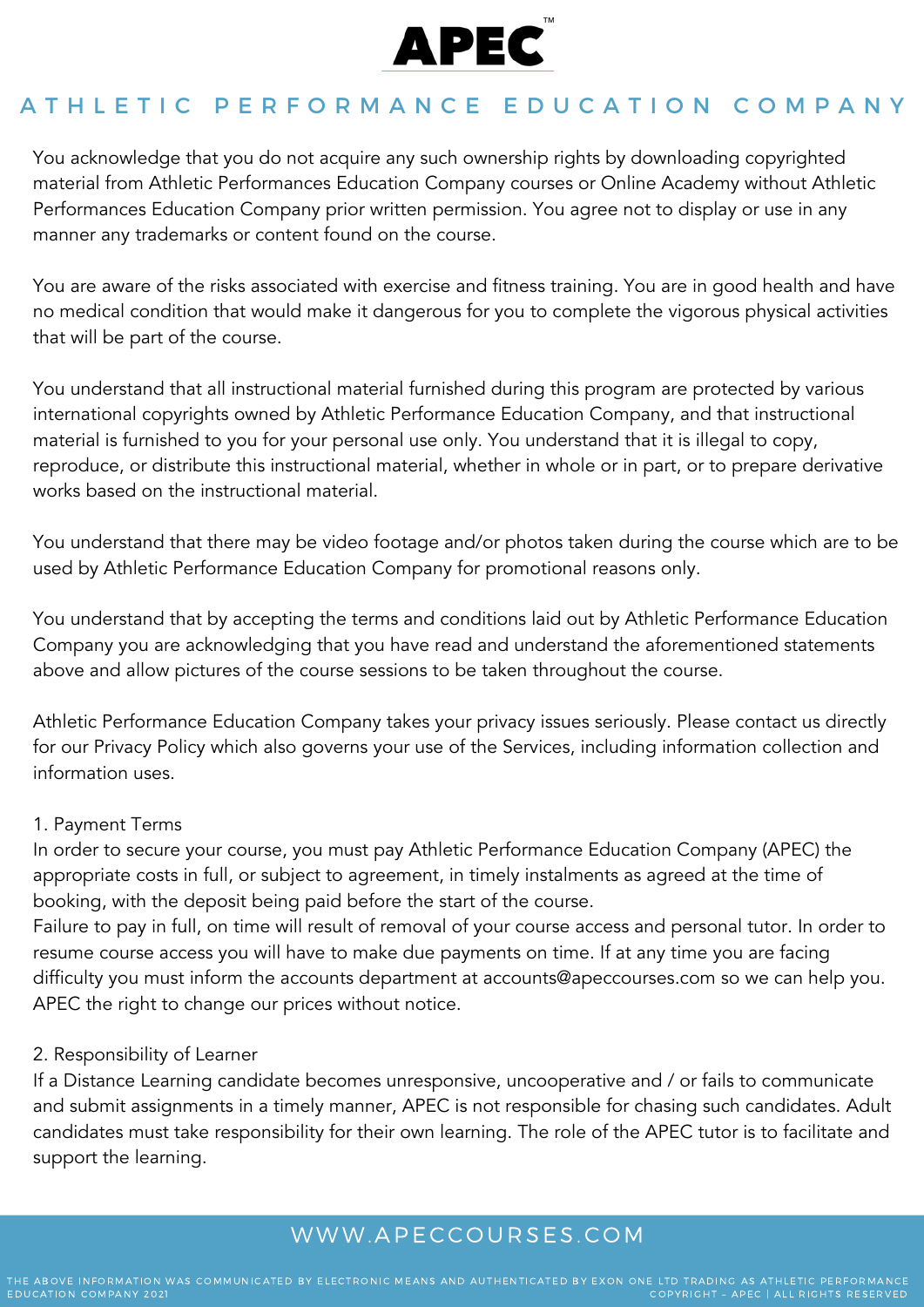

3. Refunds / Cancellations

3.1 Strict non-refundable policy on all payment thus far. If on payment plan please see section 13 for more information.

· If a candidate has accessed/used our online service provided by APEC, or has received their student number, it disqualifies the candidate from claiming a refund under the DSR.

· We reserve the right to apply special consideration on a case-by-case basis in our sole discretion.

3.2 Cancellation by APEC due to non-payment will result in the following:

- · access to online platform will be revoked.
- · see Section 13 for more information

### 4. Delay or Failure to Perform by APEC

We shall not be liable to you if we are prevented or delayed in the performing of any of our obligations to you if this is due to any cause beyond our reasonable control including (without limitation):

- an act of God, explosion, flood, fire or accident;
- any form of natural disaster or pandemic;
- war or civil disturbance;
- strike, riots, industrial action or stoppages of work;
- any form of government intervention;
- a third party act (including Awarding Organisation) or omission;

failure by you to give us a correct contact details and / or delivery address or notify us of any change of address or other relevant contact details.

5. Our promise to you

APEC shall ensure that all services you order from us are in accordance with these terms and conditions and shall be performed by us with all reasonable skill, care and utmost professionalism.

Where an element of your course is not provided as stated in the course instructions you must notify us within 7 days of the alleged breach. We shall then investigate the matter.

### 5.1 Online Course Service Level Agreement

Your course tutor will be assigned after payment and enrolment and will remain available to you by email, APEC's online learning systems and by phone via scheduled appointments between 9am-5pm Monday-Friday (except for public and bank holidays). Assignment / observations / questions will be assessed or responded to, within 5-10 working days depending on the tutor's availability. Please note this may take longer during the holiday season or busy periods. Your tutor will keep you informed of expected timelines in the rare event feedback cannot be sent within stated timeframe.

You will be provided with course study materials (adapted for special needs if required), assignment templates, portfolio documents and any other resources we deem necessary for you to complete your course. These are also regulated by the Awarding Organisations and may be changed, amended or removed without notice, if we are required to do so by any regulatory authority.

### WWW. A PECCOURSES. COM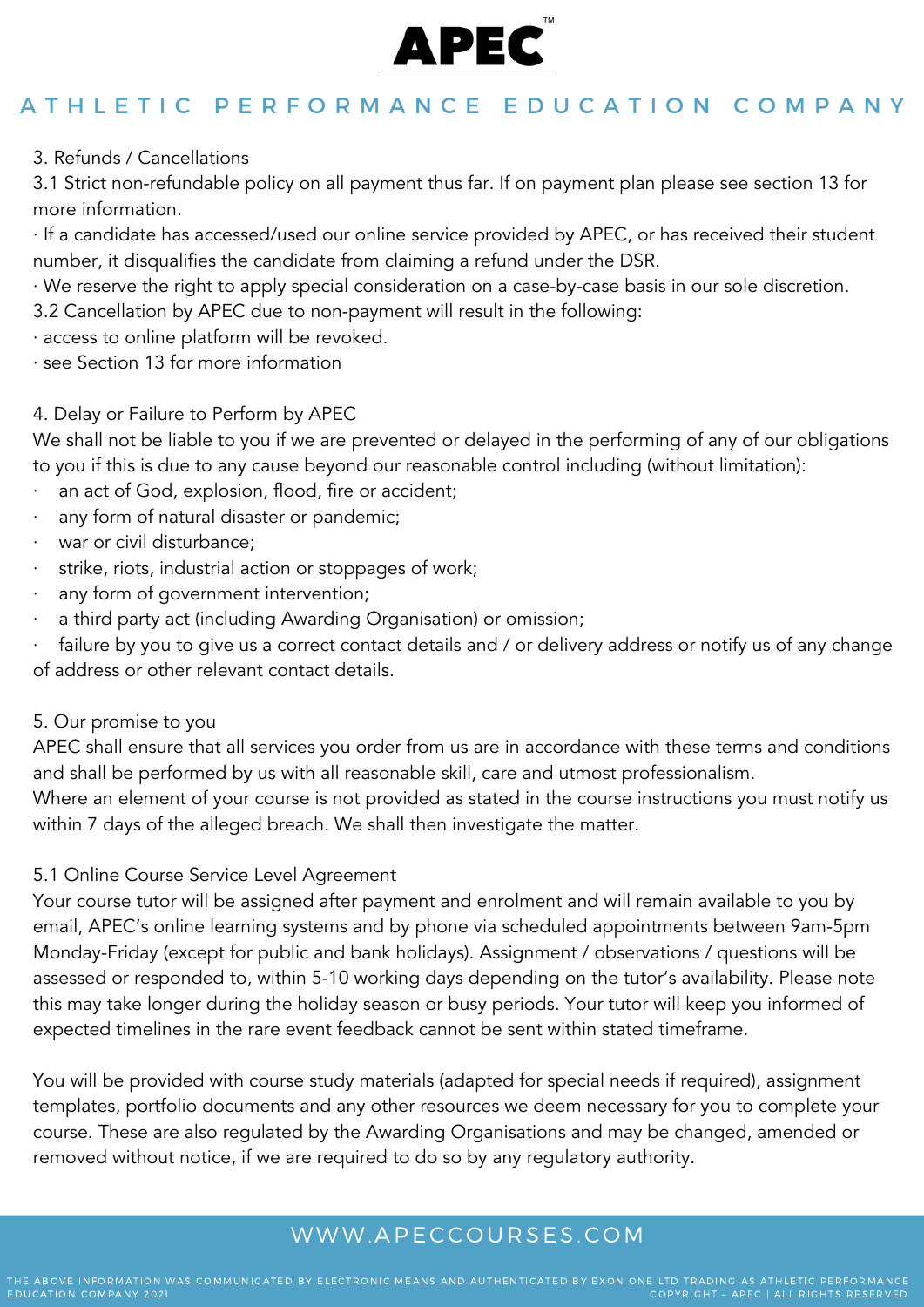

You are responsible for your own learning. While your course tutor and APEC staff will always do our utmost to support, guide and facilitate your learning journey, we are not responsible for chasing you for work, or liable if you do not submit your assignments within your course deadline.

If you are having difficulty with any aspect of your course you must contact your personal tutor or info@apeccourses.com immediately so we can help resolve the problem and provide you with support.

### 6. Limitations of Liability

We will not be liable to you by way of representation (unless fraudulent), common law duty or under any express or implied term of the contract for:

any losses which are not foreseeable by both you and us when the Contract is formed arising in connection with the supply of the services or their use by you;

- any losses which are not caused by any breach by us;
- · business or trade losses.

Our entire liability in connection with training and auditing services will not exceed the purchase price of the services booked, less any amendment or service charges incurred by us.

### 7. Behaviour

If your behaviour is deemed to be unacceptable or causes damage of any kind to APEC's staff or property, or any third party's or public person(s) or property, your course access may be terminated. Your application form, coursework, relevant data and contact details will be retained pending further enquiry and subject to legal and awarding body requirements. No whole or part refunds will be made under these circumstances.

### 8. Your responsibilities

As adult learners we expect you to take control and responsibility for your learning in the following ways:

Pay agreed payments and fees on time in the terms agreed at the time of booking.

· Complete assignments within agreed timescales. Where this will not be possible, discuss your options with your tutor.

Always stay in contact and be responsive and cooperative with your course tutor (and APEC admin staff) whose role is to facilitate your learning.

Unless specifically stated otherwise, we expect all candidates to have English, Literacy, Numeracy and ICT skills at Level 3 or above in order to complete the required assignments to the correct standard. This is part of the Learner Registration Form.

You will only submit work that is your own work and wherever you have used other materials, graphics, quotations or information from any source, it will be clearly referenced using the Harvard referencing system (guidance will be provided). Failure to do so may result in action as per the Ethics and Disciplinary policies (available on our website and upon request).

-APEC has the right to change course dates for practicals as sees fit, APEC must inform learner of such changed dates as soon as it is available.

# WWW. A PECCOURSES. COM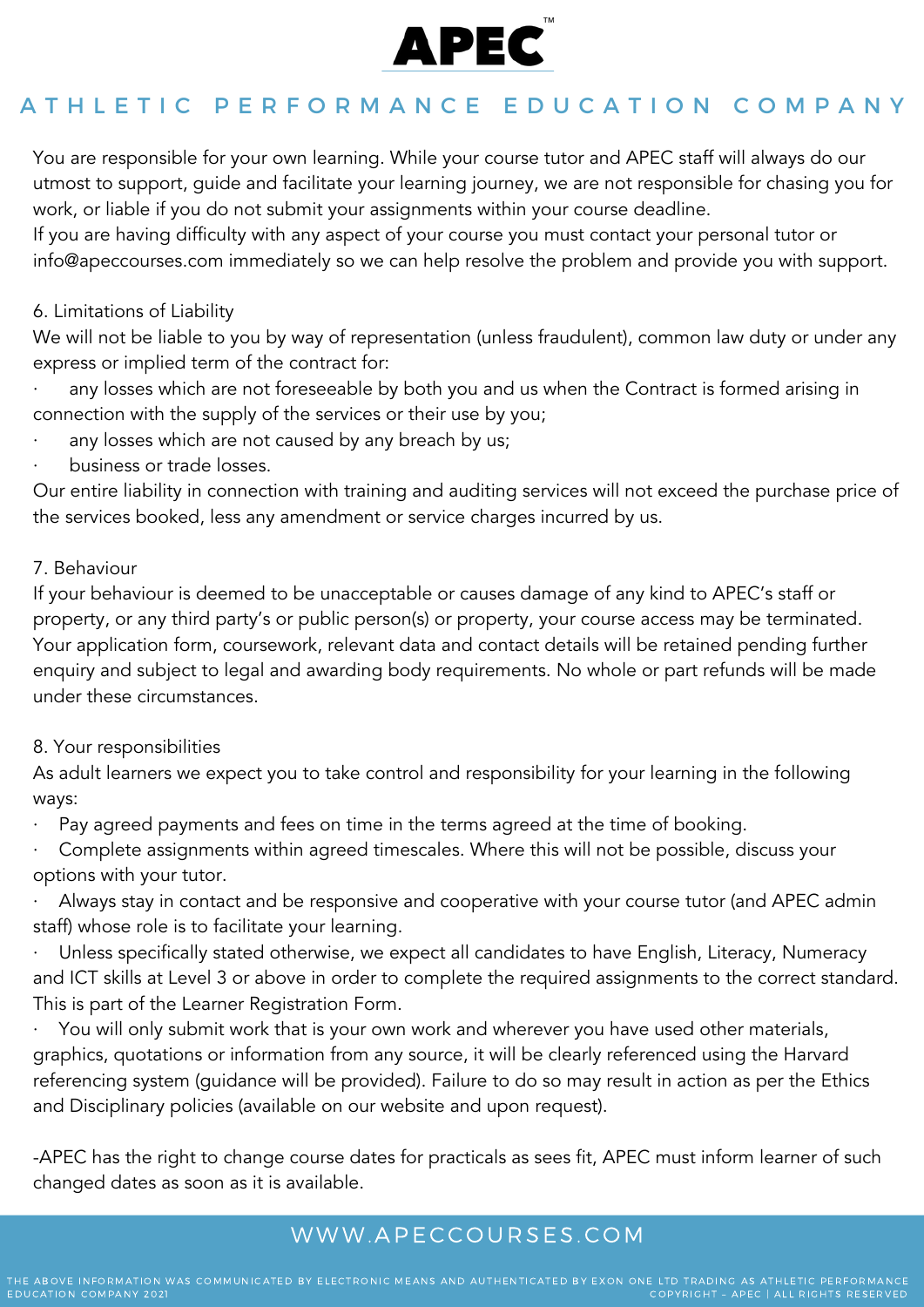

### 9. Results/Certification

Paper-based/practical-based exams, where marked by an external awarding body, will have results available in 15 working days of sitting the exam.

There may be a further delay in exam results and/or certification by the awarding body, for which APEC cannot and will not be held responsible. APEC will not be liable for any kind of loss incurred by you in this case.

### 10. Your personal information

We may need to share your personal data with third party organisations (e.g. awarding bodies, government bodies, employers for placements where applicable) for the purpose of delivering your training, results and certification and other services we may offer from time to time. We shall only store and use the information you supply to us, or which is supplied to us, for the purposes of carrying out our contract with you and to inform you of other services and offers which we make available from time to time.

### 11. Governing Law and Jurisdiction

This contract is subject to English/EU law and the exclusive jurisdiction of the English/EU Courts. These Terms and Conditions do not affect your statutory rights.

### 12. Data Protection Declaration

Under the terms of the General Data Protection Regulations 2018, the personal information supplied by you will be treated in confidence but may be used intentionally for other purposes related to the delivery of your qualification, registration and certification, or if required by Law or Awarding Organisations or other regulatory authorities. Please see our GDPR policy available upon request for further details.

### 13. Payment Plans

Monthly Payment Plans: All payments are non-refundable. By purchasing a Monthly Payment Plan you agree to an initial and recurring monthly fee at the then current monthly rate, and you accept responsibility for all recurring charges until your plan ends.

13.1 Automatic Monthly Renewal Terms: Once you process initial payment, Athletic Performance Education Company will automatically process the next renewal the following month on the same day of initial purchase. Athletic Performance Education Company will continue to charge your credit card until the plan has expired.

The payment plan is not a subscription and cannot be cancelled, paused or altered at any point. By using this Recurring Payment Plans service, you are availing yourself of the services and information and content offered through Athletic Performance Education Company courses. You agree to be bound by this Terms of Service in effect at the time of each purchase of the Recurring Payment Plan. Athletic Performance Education Company uses Stripe as a 3rd party provider to manage all Recurring Payment Plans.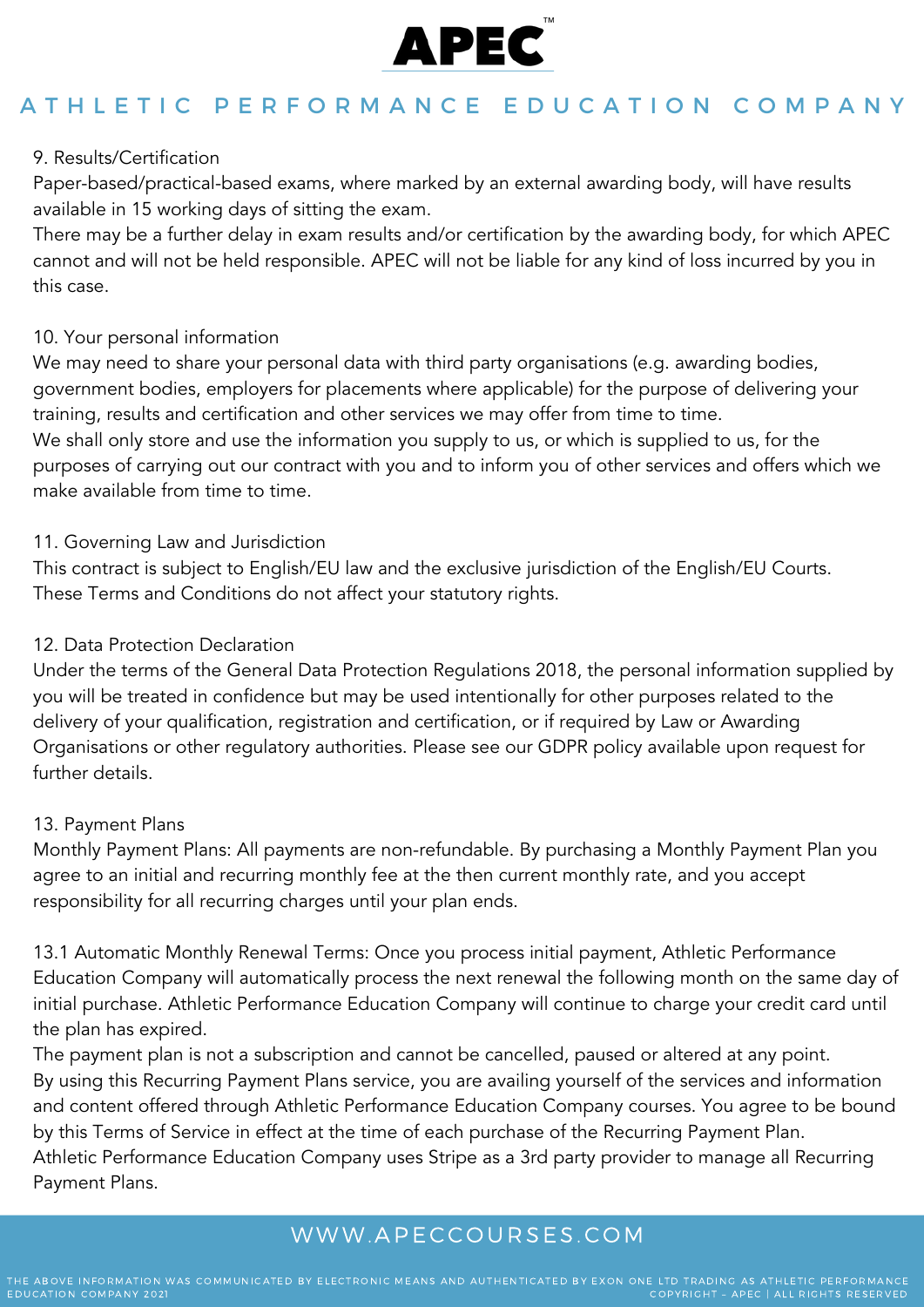

13.2 At no time does Athletic Performance Education Company store your payment details on Hosting Servers or Computers owned or operated by Athletic Performance Education Company By signing up to an Athletic Performance Education Company Recurring Payment plan, you agree to allow Athletic Performance Education Company to charge your credit card on the agreed date each month for the duration of your payment plan. All payments will be taken via Stripe.com

13.3 When signing up to Athletic Performance Education Company Recurring Payment Plans, you agree to make all payments in full for the duration of your payment plan. You also agree that failure to meet the agreed payments could result in expulsion of your place on the diploma programme and may affect your credit rating

13.4 You will receive course certificate once last payment of the plan has been successfully processed If Athletic Performance Education Company does not receive payment from your credit card provider or if your credit card is rejected, you may be required to provide a second valid credit card before continuing to use the services provided. You authorize Athletic Performance Education Company to charge outstanding fees and other amounts due against provided credit card. Athletic Performance Education Company reserve the right to take all steps necessary to collect amounts due from you, including but not limited to legal action and/or using third party collection agencies.

13.5 An additional decline fee can be applied to your account if this is an reoccurring issue without any notice to the accounts department.

13.6 If your account is more than 90 days past due, and is forwarded to a collections agency, you will additionally be liable for any recovery costs. Once your account has been sent to a third party collections agency, APEC can not long engage in negotiations in an agreed terms to your account.

13.7 You are responsible for informing us of any known credit card issues such as lost card. If payment continues to decline your access to the online content will be revoked and you will not qualify to obtain the certification/diploma. Each case will be reviewed on an individual basis and if cancelling of the program is the only option this will result in a charge of 50% of the balance remaining.

### 14.1 Practical Exams

If you sign up to a practical weekend and do not show up, you are liable to pay a €200 fee.

14.2 If you fail your final practical exam and or relative documents submission, you are awarded one free repeat practical exam any repeat after that will be an additional charge of €200

14.3 You must book your practical exam within one year of registration.